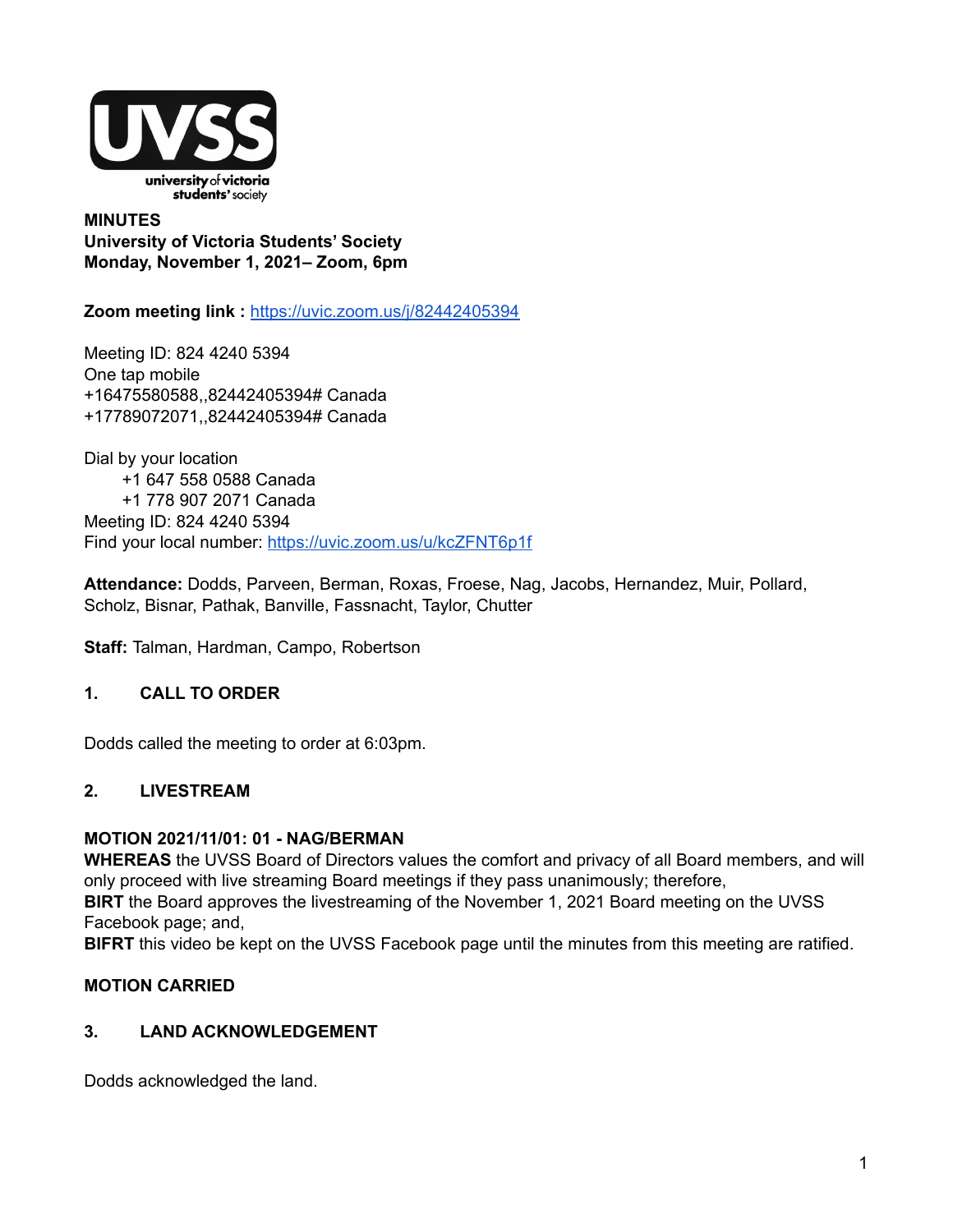#### **4. ADOPTION OF AGENDA**

**a. Adoption of Agenda** i. **2021/11/01**

**MOTION TO ADOPT - FASSNACHT/BISNAR MOTION TO AMEND - SCHOLZ/TAYLOR** To edit Scholz's director report **MOTION CARRIED**

> **MOTION TO AMEND - HERNANDEZ/ROXAS** To add Hernandez's motion **MOTION CARRIED**

**MOTION TO AMEND - HERNANDEZ/PARVEEN** To add Taylor, Nag, Hernandez, Jacobs, Dodds **MOTION CARRIED**

#### **MOTION CARRIED**

- **b. Adoption of Minutes**
	- i. **2021/10/18**

**MOTION TO ADOPT - BISNAR/SCHOLZ MOTION CARRIED**

#### **5. PRESENTATIONS & ANNOUNCEMENTS**

- **a. PRESENTATIONS**
- **b. ANNOUNCEMENTS**

#### **6. REPORTS**

#### **a. EXCLUDED MANAGERS**

#### **b. PORTFOLIOS**

- 1. Campaigns and Community Relations
- 2. Finance and Operations
- 3. Outreach and University Relations
- 4. Student Affairs
- 5. Events
- 6. International Student Relations

### **COMMITTEES AND COUNCILS**

1. Electoral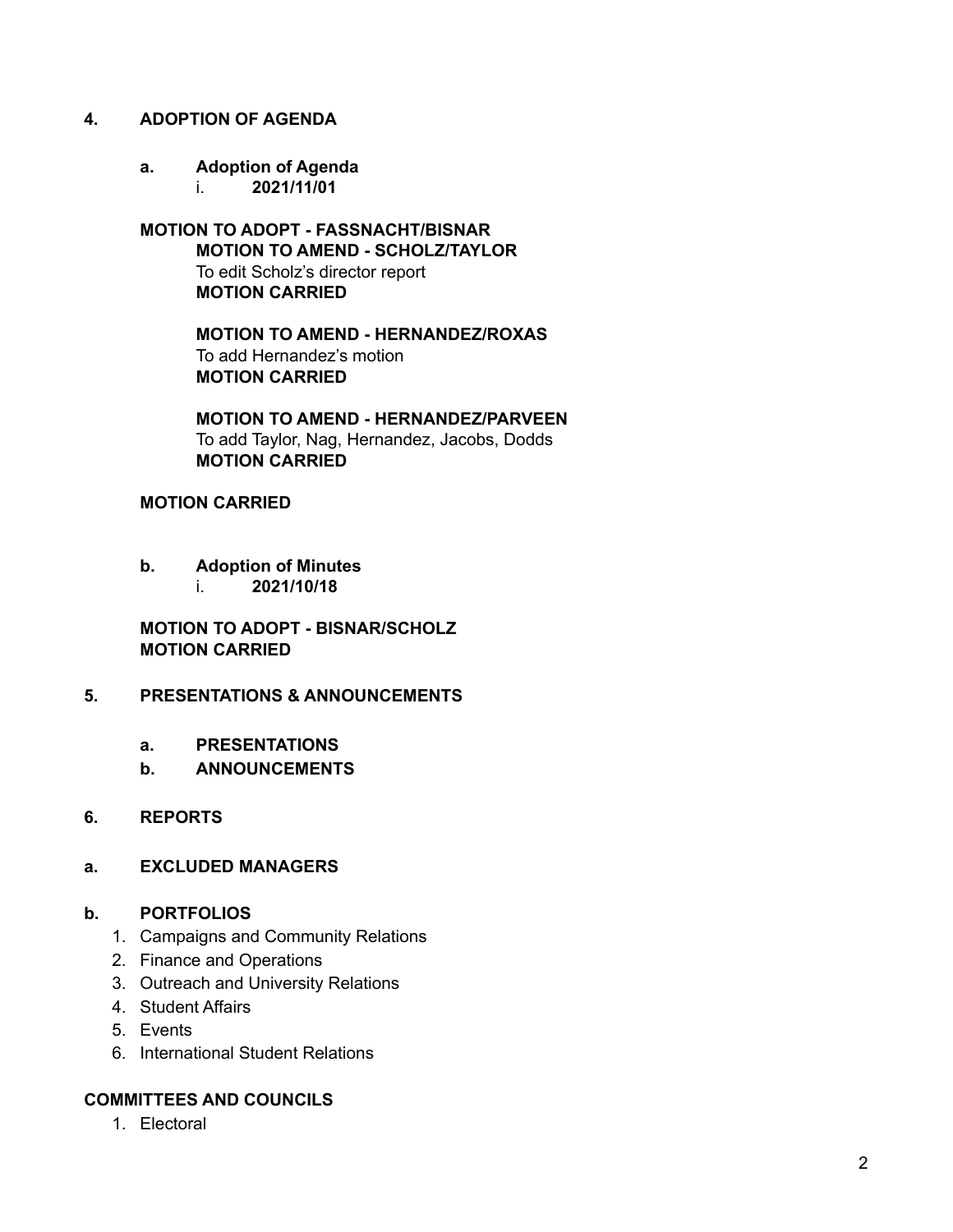- 2. Executive Committee
- 3. Food Bank & Free Store
- 4. Peer Support Centre

#### **CONSTITUENCY ORGANIZATIONS & NSU**

- 1. GEM
- 2. NSU
- 3. Pride
- 4. SOCC
- 5. SSD

### **7. QUESTION PERIOD (15 mins)**

#### **8. EMAIL MOTIONS**

### **9. MAIN MOTIONS**

### **a. PRIORITY BUSINESS**

#### **MOTION 2021/11/01: 02 - POLLARD/ROXAS**

**WHEREAS** the UVSS, as stipulated in our values, "are committed to holding our institutions accountable to reconciliation and decolonization by challenging systems and practices that oppress Indigenous peoples"; and,

**WHEREAS** our values state that we "We aim to elevate all First Nation, Inuit and Metis peoples including but not limited to women, girls and queer/Two-Spirit folks - that continue to experience ongoing systems of oppression that inter-lock with and originate from colonialism"; and,

**WHEREAS** the UVSS values social justice and is committed to work "every day to ensure no person is left behind" which includes confronting ongoing colonialism; and,

**WHEREAS** in the fall of 2019, the Little Big House was built by students and members of the community in the territories of the Lekwungen and W̱SÁNEĆ peoples on the UVic Campus as a way to support cultural resurgence and rematriation of the Ma'amtagila people to return to their traditional village site at Hiladi on Northeastern Vancouver Island; and,

**WHEREAS** Ma'amtagila and Kwakwaka'wakw territories and people continue facing the impacts of historical and ongoing colonial violence and many UVic undergrad students are invested in supporting their rematriation project; and,

**WHEREAS** the UVSS has an opportunity to support Ma'amtagila with the reoccupation of their land which includes covering expenses for maintaining camp, basic living and setting up infrastructure that is needed; and,

**WHEREAS** this is a powerful opportunity for true decolonization efforts; therefore,

**BIRT** The UVSS donates \$1000 to the Ma'amtagila Rematriation Project.

#### **MOTION CARRIED**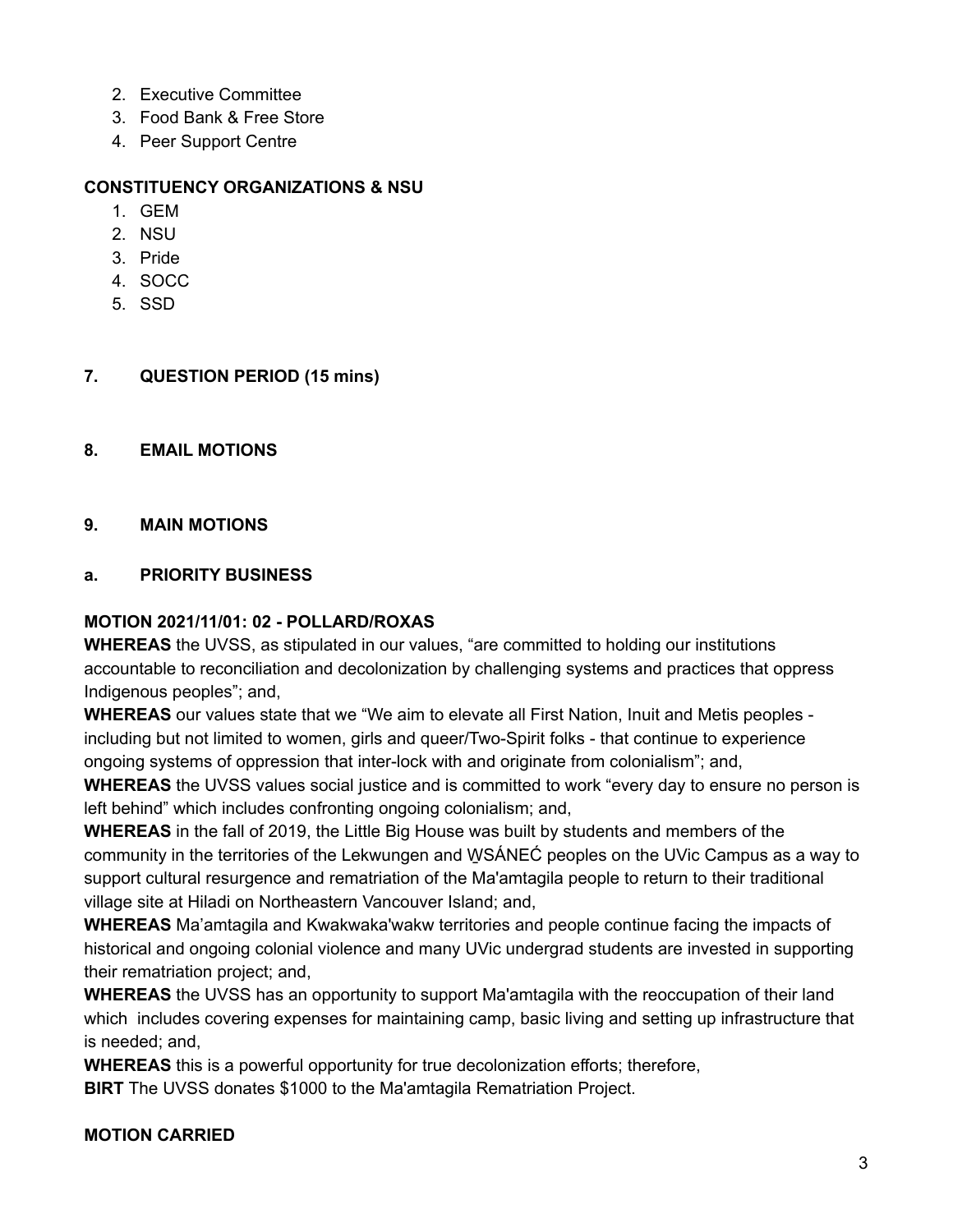# **MOTION TO RECESS - BISNAR/PATHAK**

Recess for 10 minutes. **MOTION CARRIED**

# **Recommended by Finance and Operations Committee and Policy Development Committee Motion 2021/11/01: 03 - BISNAR/BERMAN**

**WHEREAS** the UVSS values environmental sustainability and aims to reduce the environmental impact of UVSS operations and support sustainability initiatives; and,

**WHEREAS** the UVSS does not have a dedicated working group to guide sustainability initiatives within the SUB; therefore,

**BIRT** Board of Directors Policy section 4, part 2 be amended to include the following terms of reference; and,

**BIRFT** nominations are open for one [1] Director as co-chair the Ecofoot Working Group; and, **BIRFT** nominations are open for four [4] Directors on the Ecofoot Working Group.

## Co-chair Nominee : Nigel Bisnar

Working group Nominees : Rowan Froese, Josh Fassnacht, Mariel Hernandez, Hailey Chutter

## **ECOFOOT WORKING GROUP**

### **a. Type**

- i. Working group of the UVSS BoD with open membership.
- ii. Open to members to attend

### **b. Purpose**

- i. Make recommendations to the BoD on all matters pertaining to the environmental sustainability of the UVSS operations in the Student Union Building(SUB).
- ii. Initiate projects to improve the environmental sustainability of the UVSS and reduce operational greenhouse gas emissions.
- iii. Collaborate with student membership, clubs, and advocacy groups to consider the perspectives of all constituencies served by the UVSS.
- iv. Ensure that sustainability related projects align with efforts to decolonize the activities of the UVSS.

# **c. Duties**

- i. Develop sustainability related indicators for annual sustainability reporting to measure the success of projects.
- ii. Assess the environmental and financial conditions and opportunities relating to sustainability projects in the short, medium and long-term.
- iii. Collaborate and seek advice from students and community members regarding direction and efficacy of ongoing sustainability projects.
- iv. Review existing operational programs and business practices and implement sustainable policies and initiatives to reduce the environmental footprint of SUB.
- v. Produce an annual written report on the status of sustainability related initiatives to be delivered to the BoD and posted on the UVSS website prior to the end of the current term.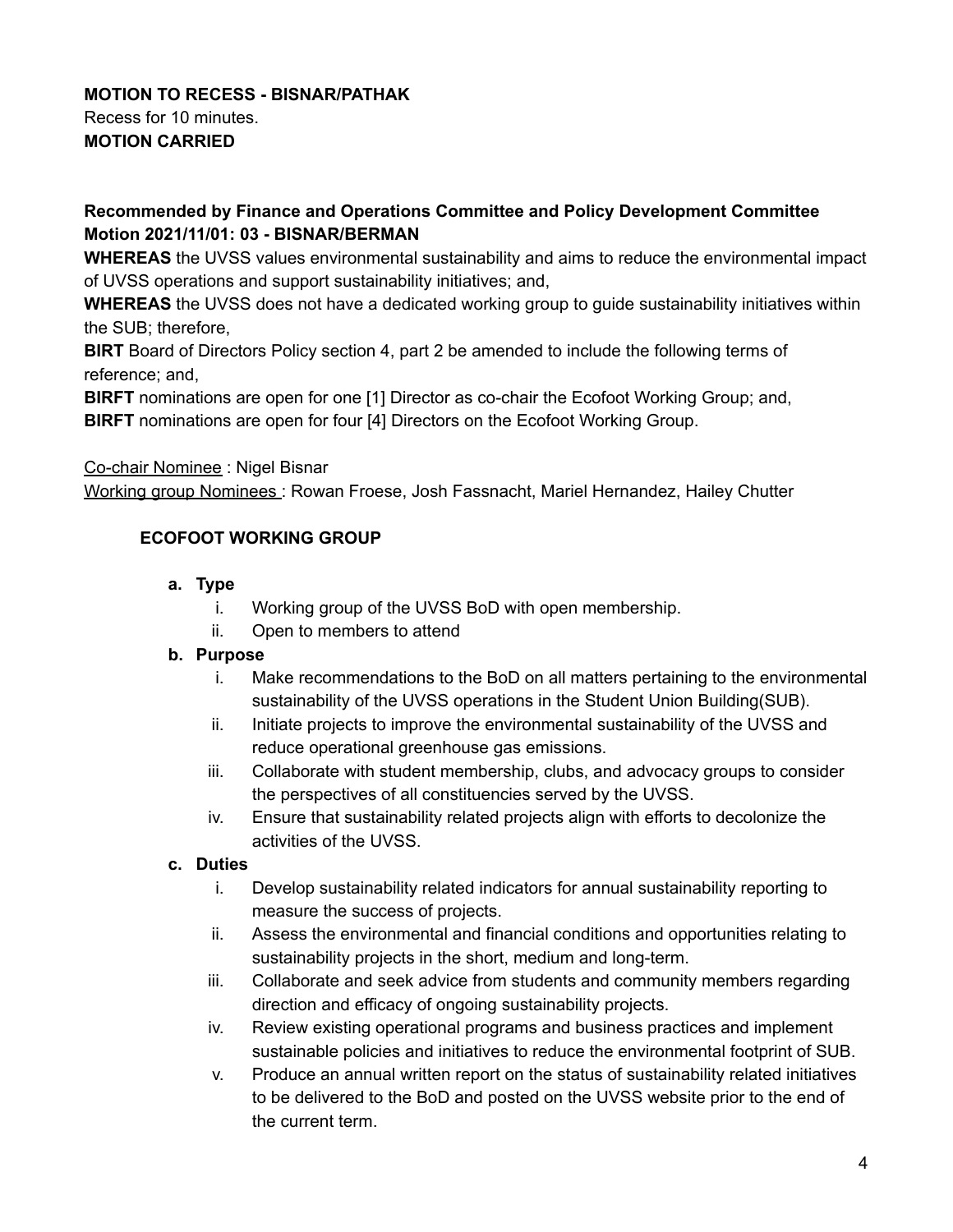vi. Report to the board through the Director of Finance and Operations or designate.

# **d. Membership**

# **i. Voting Members**

- 1. Director of Finance and Operations ex officio and co-chair
- 2. One [1] Director elected by the BoD co-chair
- 3. Four [4] Director(s) appointed by the BoD
- 4. Two [2] member(s)-at-large appointed by the BoD

# **ii. Non-Voting Members**

- 1. General Manager ex officio
- 2. Administrative and Services Manager ex officio

\*If both co-chairs are both unable to facilitate a meeting of this working group, a non-voting member shall facilitate the meeting for the purpose of ensuring that the work of the working group is able to continue.

### **e. Voting**

- i. Shall be assigned to the voting members designated in Section (d): Membership.
- ii. Any member of the UVSS who attends three [3] working group meetings in the year will receive voting rights at the start of their third meeting for the remainder of the board term.

## **f. Quorum**

i. Shall be a co-chair and at least two other voting members of the working group.

## **g. Meetings**

- i. Shall meet at the discretion of a co-chair or upon the direction of the BoD.
- ii. The co-chairs shall distribute meeting agendas a minimum of 24 hours in advance of meetings in a manner that is available to members.
- iii. The co-chairs shall publicly distribute minutes within 72 hours of the end of the meeting.

# **h. Term of Office**

i. Shall be for the duration of the BoD term (May 1 - April 30) with annual reset at the beginning of each board term.

# **MOTION CARRIED**

### **MOTION 2021/11/01: 04 removed by RCM - was included in error**

### **MOTION 2021/11/01: 05 - BANVILLE/POLLARD**

**WHEREAS** there have been email requests from DALs for more communication from Leads; and, **WHEREAS** there have been decisions made by the leads without consultation of DALs on behalf of UVSS; and,

**WHEREAS** there have been contradictory emails sent by the Director of Outreach about the role of DALs in UVSS; and,

**WHEREAS** conflict within the board negatively affects our ability to give students the best service and representation that we can; therefore,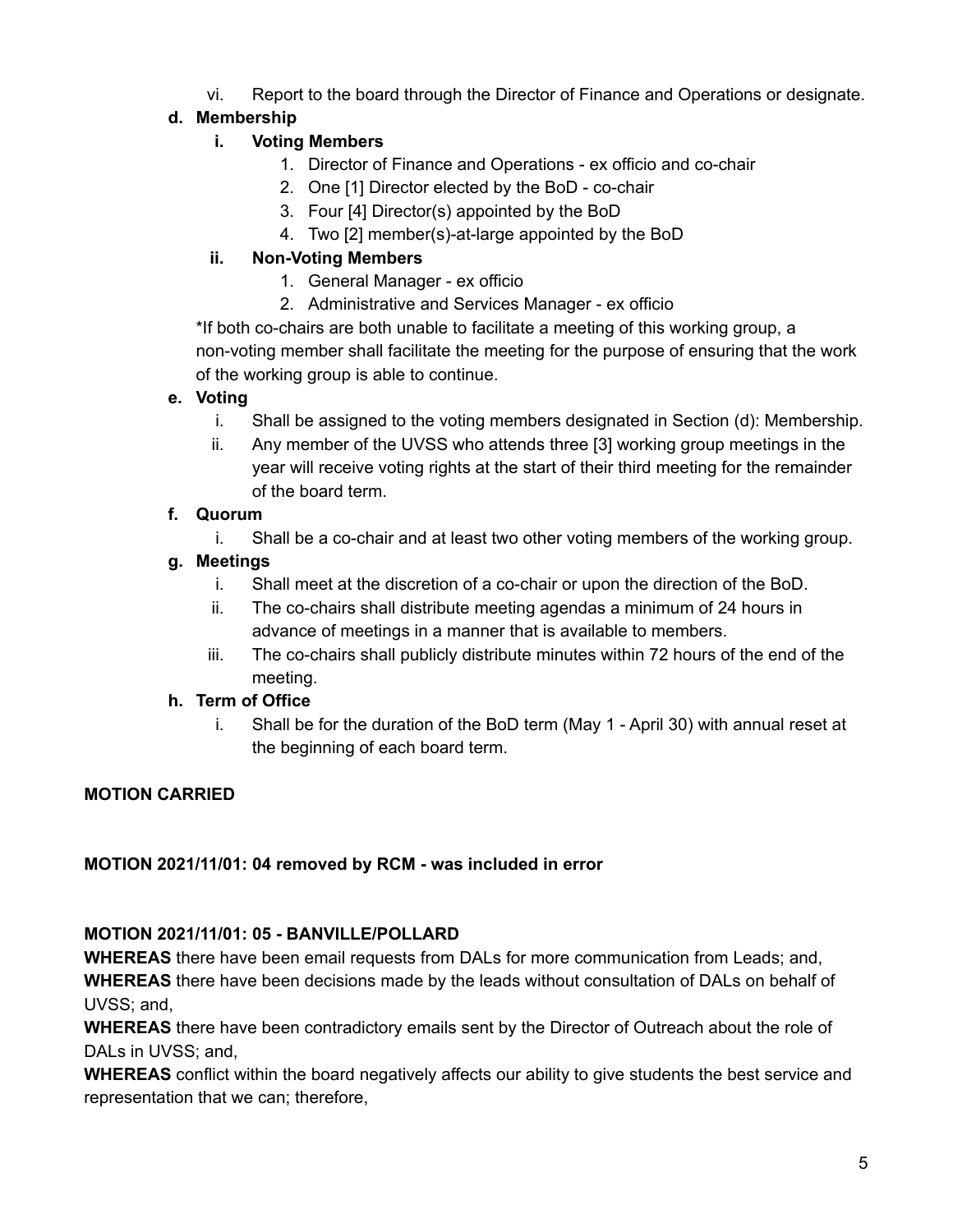**BIRT** that we discuss this conflict within the board immediately, in this meeting, for the next few minutes until a mutually agreed upon time within reason.

# **MOTION TO MOVE MOTION 05 TO IN CAMERA PORTION OF MEETING - NAG/JACOBS MOTION CARRIED**

### **MOTION 2021/11/01: 06 - HERNANDEZ/BISNAR**

**BIRT** the following club is ratified without funding

● UVic Car Club

### **MOTION CARRIED**

### **MOTION TO MOVE IN CAMERA - BISNAR/ROXAS**

Meeting moved in camera at 7:35pm. **MOTION CARRIED**

- **10. IN-CAMERA**
	- **a. Legal**
	- **b. Personnel Committee Report**

### **MOTION TO MOVE OUT OF CAMERA - NAG/BISNAR**

Meeting moved out of camera at 9:04pm. **MOTION CARRIED**

### **11. MEETING TIMES**

**The next meeting scheduled by the Board of Directors is: Monday, November 15, 2021** on Zoom (online).

### **12. ADJOURNMENT**

#### **13. BOARD DIRECTORS' REPORTS**

#### **Q Roxas (78.0 hours)**

- Replying to email inquiries regarding committees, events, meetings, advocacy, and more
- ASM Hiring Committee meetings
- Hot Lunch Volunteer outreach meeting with KT
- Vikes Kick Cancer outreach and partnership planning
- Meeting with Catering and Divest for HL
- Events Committee
- Cheque Signing
- Replying to email chains regarding topics of advocacy, education, workshops, inquiries, events, etc.
- Meetings with students regarding advocacy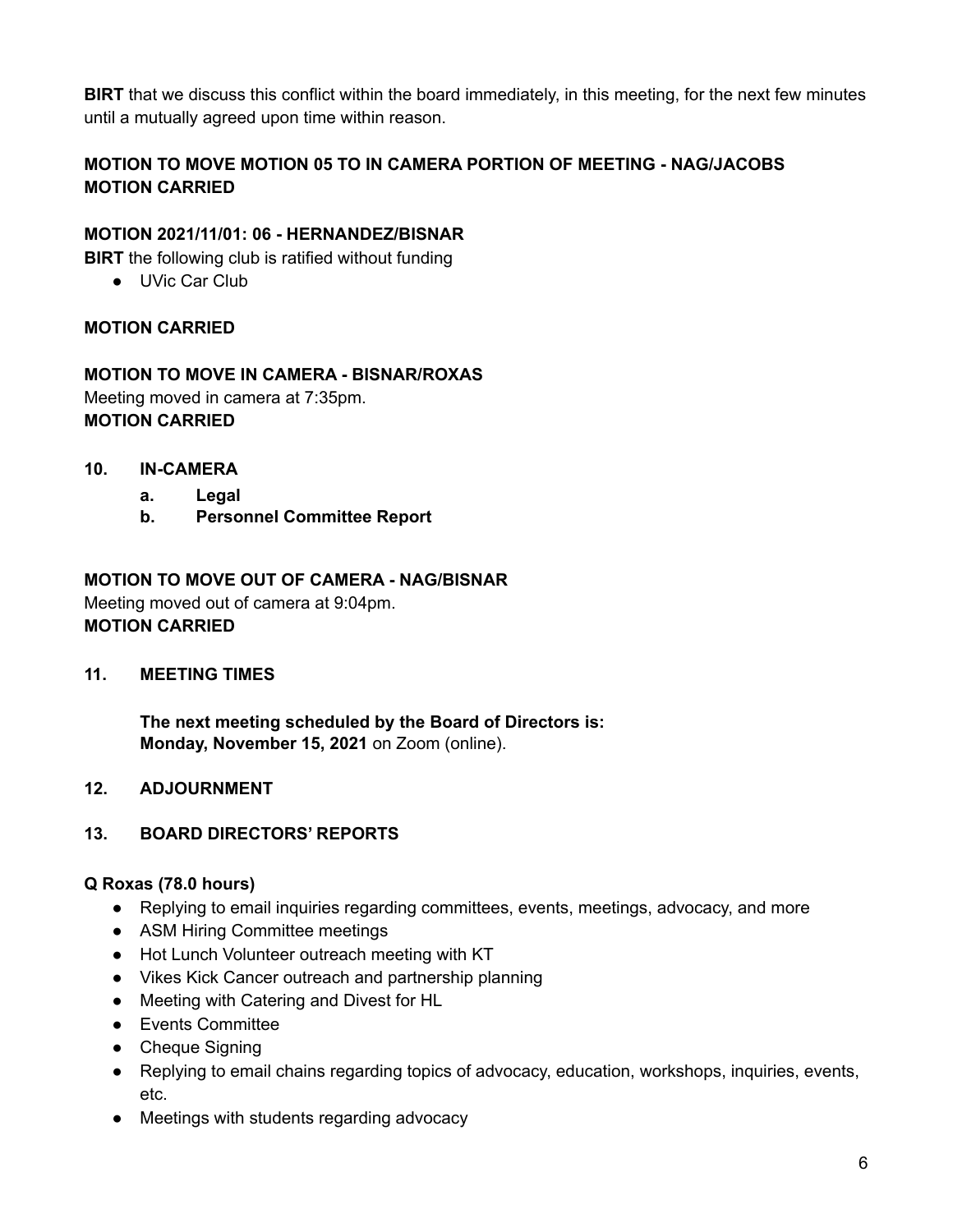- Meetings with MD and Leads re AGM planning
- EQHR PAC Meeting
- UVic Operational Relations Meeting
- Meeting with GRA re Hot Lunch promotion
- AGM
- SUDS Conference: workshops, networking, travel, etc.

Book Club

- writing website writeups and FAQs
- delegating vid recording and social media posts
- book write up
- ordering books
- reviewing and compiling registrations

Hot Lunch

- Multiple meetings for planning Divestfest with RP and Divest
- Food Safe Course modules
- Writing website writeup

Vikes Kick Cancer

- Planning with organizer
- Outreach planning and coordination
- Taking photos on the day of
- Dropping off prizes to organizer

### **Robin Pollard (88.5 hours)**

General:

- Emails and admin
- Committee Meetings
- Leads
- Exec
- Campaigns
- Events
- Outreach
- AGM
- Prep for AGM (Board Report)
- Tabling for AGM
- AGM Meetings

Divest UVic

- Meetings and organizing
- Hot Lunch/ Divest Fest
- Graphics meeting
- UVIC Girls Off Grid Event
- Ongoing organization and prep
- Social media plans and posts
- Social Justice Organizing
- rematriation of the Ma'amtagila project

Make Transit Work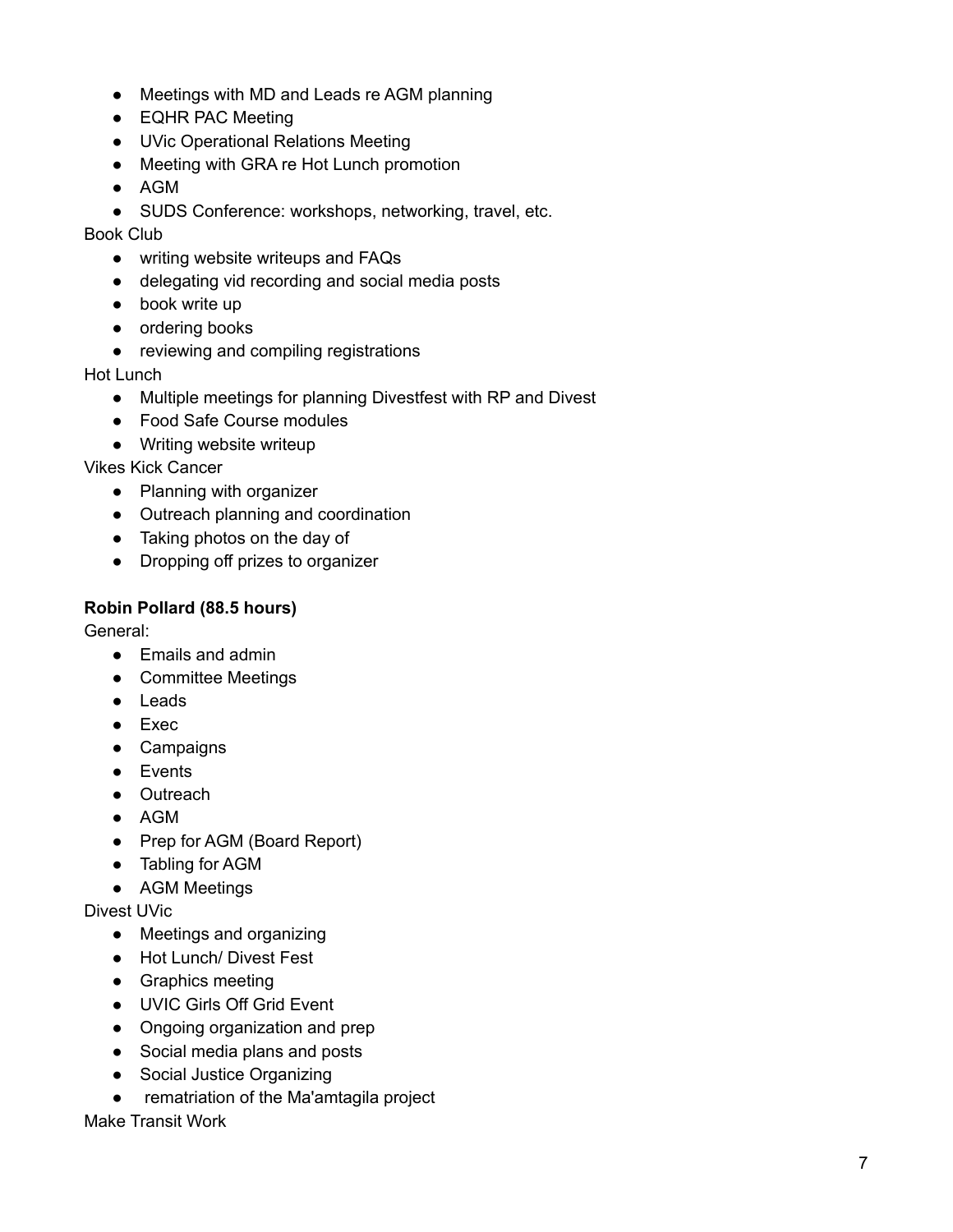- Student Advisory Committee
- Chaired the first meeting
- TOR drafting
- Prep for Nov 9th VRTC Meeting
- Outreach for West Shore VRTC Survey

Community Relations:

• SUDS Conference (travel and workshops)

Lets Get Consensual

- SVAW debrief meetings
- LGC organizing (coordinating for a meeting!)
- LGC student meeting

### **Joshua Fassnacht (22.5 hours)**

- ISR Portfolio (8.5 hours)
	- $\circ$  JF+SP (1 hour)
	- International tuition & MSP planning (2 hours)
	- International events planning Int'l Ed Week (1 hour)
	- $\circ$  JF + MB of OGL (1 hour)
	- $\circ$  JF + TW of CIS (1 hour)
	- ISR Committee prep and execution (1.5 hour)
	- Uvic Global Impact and Partnerships Strategy (1 hour)
- AGM *(7 hours)*
	- Tabling (2 hours)
	- Meeting (5 hours)
- Policy Committee (.5 hours)
- International Food Fair (2.5 hours)
- ICAT Training (2 hours)
- Emails & Admin (2 hours)

### **Marran Dodds (72.75 hours)**

- *● Committees/Meetings*
	- Board meeting
	- Leads meeting
	- Events committee
	- Executive Committee
	- Policy Development committee
	- Member Outreach Committee
	- Outreach portfolio
	- Senate Committee on Academic Standards
	- Hiring Committee Administration and Services Manager
		- Meetings, planning social media content, interviews
	- Hiring Committee Marketing and events Coordinator
		- Meeting
	- Monthly meeting with Jim
	- Reviewing materials for Senate Committee on Academic Standards
- *● Ongoing Projects/Collaborations*
	- Monthly equity connect with OSL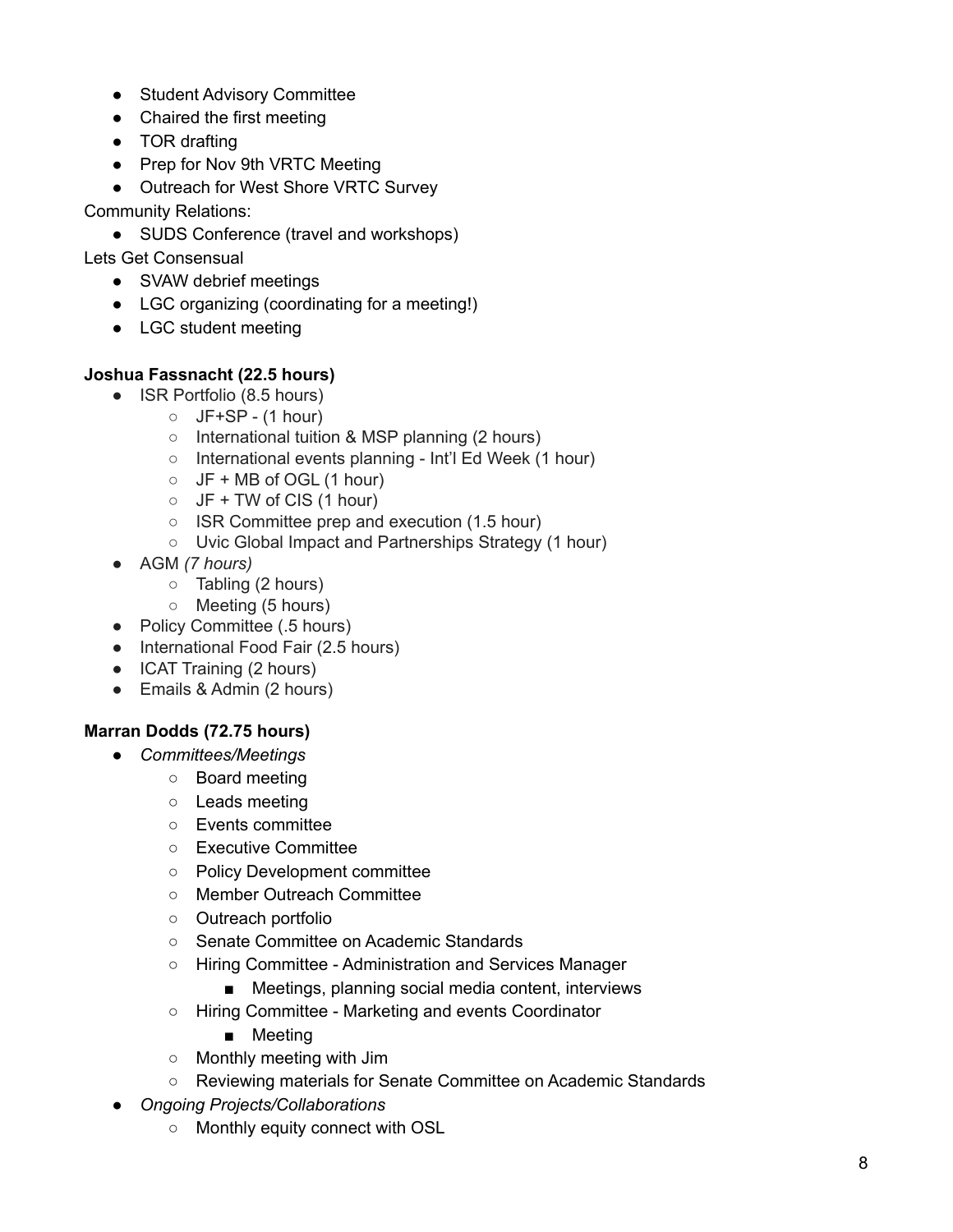- AGM
	- Planning meetings
	- Outreach planning
		- Tabling, classroom talks, external outreach
	- Writing motivation/prepping
	- Emails
	- Solidifying last details
		- Catering, minute taking, tabling, classroom talks
	- Creating social media content
	- Preparing speaking points for the meeting
	- The AGM
- *● Administrative and Other*
	- Emails, administration, and organizing
	- Communications with directors and excluded management
	- Held online office hours
	- Writing motions for board meetings
	- ICAT Training
	- Signing cheques

## **Dipayan Nag (83 hours)**

- Internal Meeting
	- Leads Meeting
	- Meeting with GM
	- Meeting with DaL
- Board and Committee Meetings
	- Board Meeting
	- Executive Committee
	- Policy Development Committee
	- Leads Meeting
- ASM Hiring Committee
	- Interviews and recommendation
- Portfolio Work
	- Finance Audit
	- Global Budget
	- Business Plans
	- AGM Finance Presentation
	- Ecofoot Policy Review
- External Meeting
	- SUDS
	- UVSS Annual General Meeting
	- Operational Relations Committee
	- Meeting with OSL
- Other Administrative and Miscellaneous tasks
	- Replying to emails.
	- Cheque Approving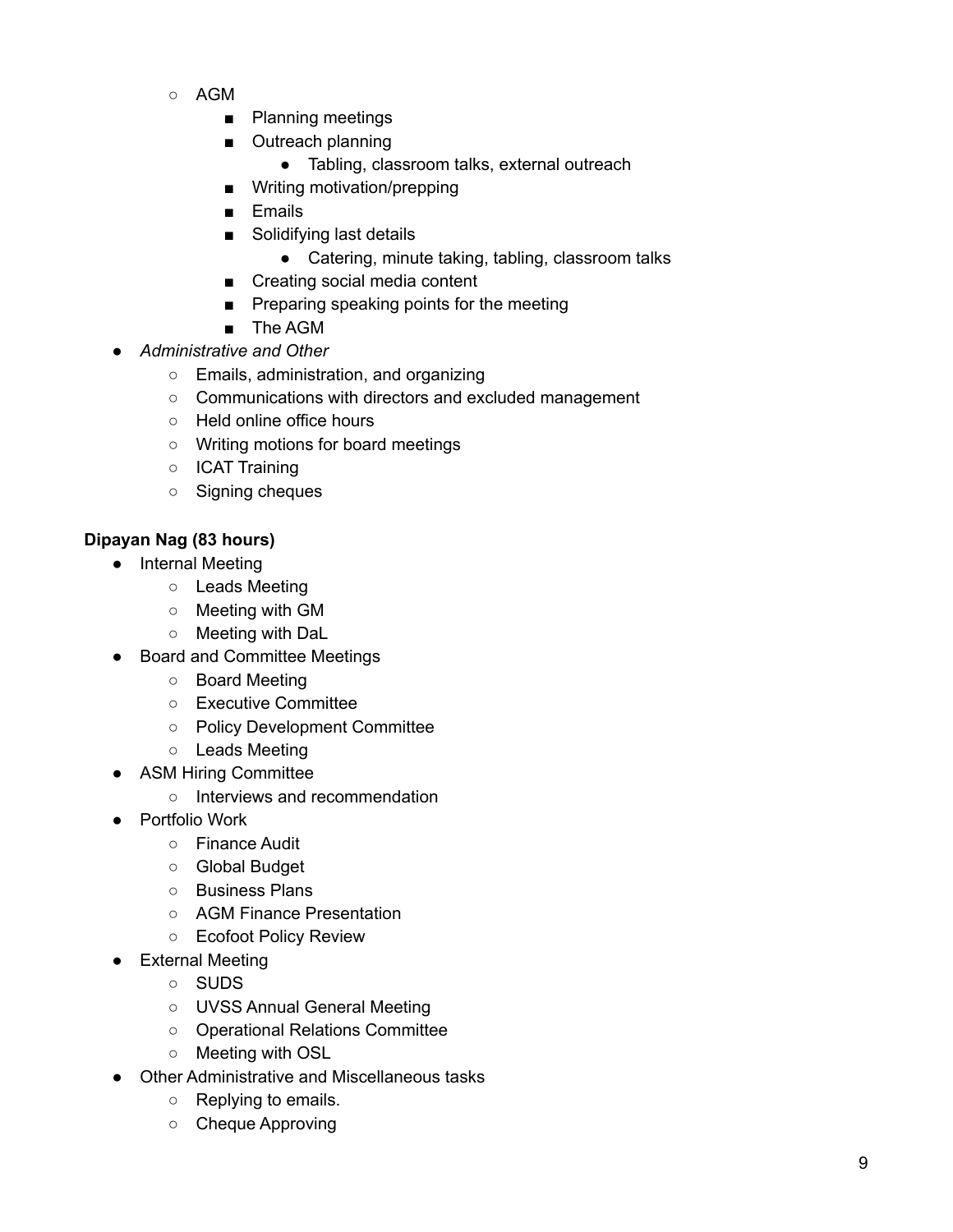○ Agendas and Minutes for Meetings

# **Mariel Hernández (73 Hours)**

*Meetings and Committees*

- Attended and hosted UVSS meetings: Executive and Leads, ARC on Oct 29, Coordinator's Meeting, Graphics department, one-on-one support for Advocacy and Affiliated groups
- Attended UVic meetings and committees: Operational Relations on Oct 26th, OSL monthly check in on Oct 27th and First SVP Consultation on Oct 29th,

# *Hiring*

- Vice-President Academic and Provost Appointment Committee: October 22, Nov 2 (4 hours)
- Administrative Services Manager: Oct. 20th and 26th,
- General Office Manager: Oct 22, Nov. 1st
- Catering Coordinator: Oct 22, Nov. 1st

# *Clubs and Course Unions*

● Nov 1st Clubs Council, answer questions through one-on-one meetings, calls, and emails, cheque requisitions, troubleshoot room bookings at SUB and UVic buildings, start review of Jan. course union days social media

# *Administration*

- Hold office hours, support advocacy group's social media content on UVSS accounts,
- Extra support for International Food Fair (Oct 22), AGM tabling and prep (Oct 28th)

# *Training and Workshops*

● Student Union [Development](https://www.sudsummit.ca/) Summit October 15-18

# **Nigel Bisnar (16.25 hrs)**

- Policy Development Committee (0.5hrs)
- Member Outreach Committee (0.5hrs)
- Divest Meeting (1hr)
- Filming Divest Video (2.5hrs)
- Editing Divest Video (1.5hrs)
- $\bullet$  AGM (4.5hrs)
- AGM Prep (1hr)
- AGM Tabling (2hrs)
- Meeting to discuss Ecofoot TOR (0.75hrs)
- Indigenous Cultural Acumen Training (2hrs)

# **Hailey Chutter (13 hours)**

- Divest Meetings and prep 7 hours
- Divest social media 1 hour
- Divest info pamphlets 4 hours
- Divest Fest organization 1 hour

# **Kathleen Banville (11.5 hours)**

- October 18 board meeting 1.5 hour
- Oct 19 Walking Together workshop 1.5 hour, member outreach portfolio 30 min, policy meeting 30 min
- oct 22 food bank 2 hours, correspondence 1 hour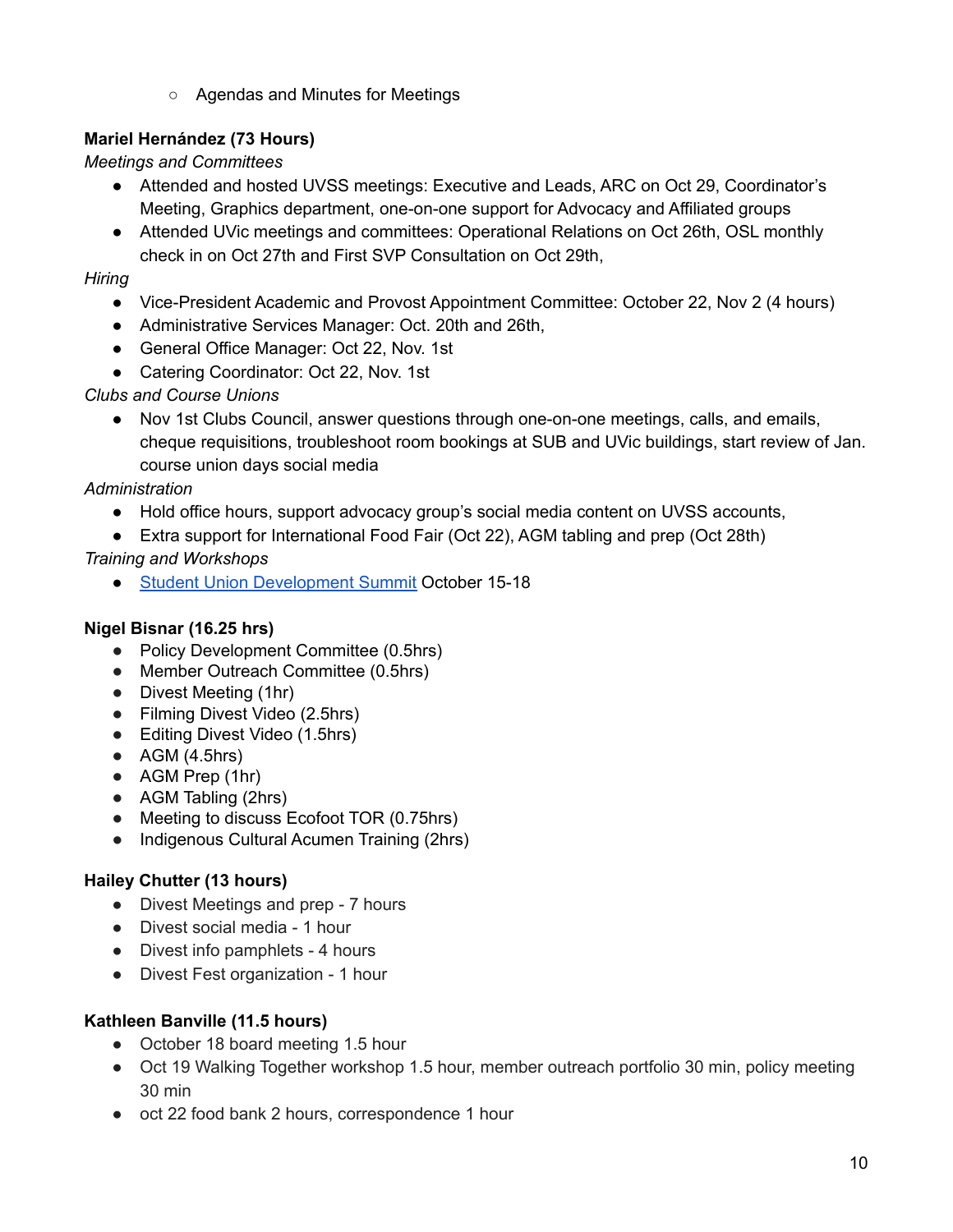- Oct 25 AGM prep and correspondence 30 min
- Oct 28 AGM 4 hours

### **Deborah Berman (13.25 hours)**

- Portfolio meeting (0.5 hours)
- Policy development committee (0.5 hours)
- Member Outreach Committee (0.5 hours)
- Events Committee (0.75 hours)
- AGM Prep (3.0 hours)
- AGM Tabling (3.0 hours)
- Pre-AGM Meeting (0.5 hours)
- AGM Minute Taking (4.5 hours)

### **Rowan (9.75 hours)**

- Board Meeting 1.5 hrs
- AGM Graphs 4 hrs
- $\bullet$  AGM 2.25 hrs
- ICAT Training 2 hrs

### **Kishal Scholz (2.5 hours)**

- Correspondence (1 hour)
- Portfolio meetings (0.5 hours)
- Book Club social media (0.75 hours)
- Events Committee (0.25 hours)

### **Siddharth Pathak (2.5 hrs)**

- $\bullet$  AGM (2 hrs)
- $\bullet$  Emails (0.5 hr)

### **Shilpa Parveen (8.5 hours)**

- AGM volunteering (tabling) 2 hours
- AGM meeting 2.50 hours
- International food event volunteering 2 hours
- Outreach on campus (among residents) 2 hours along with distribution of free UVSS goodies  $(60+)$

# **Gina Tran (2 hours)**

- board meeting : 1 hr
- AGM: 1hr